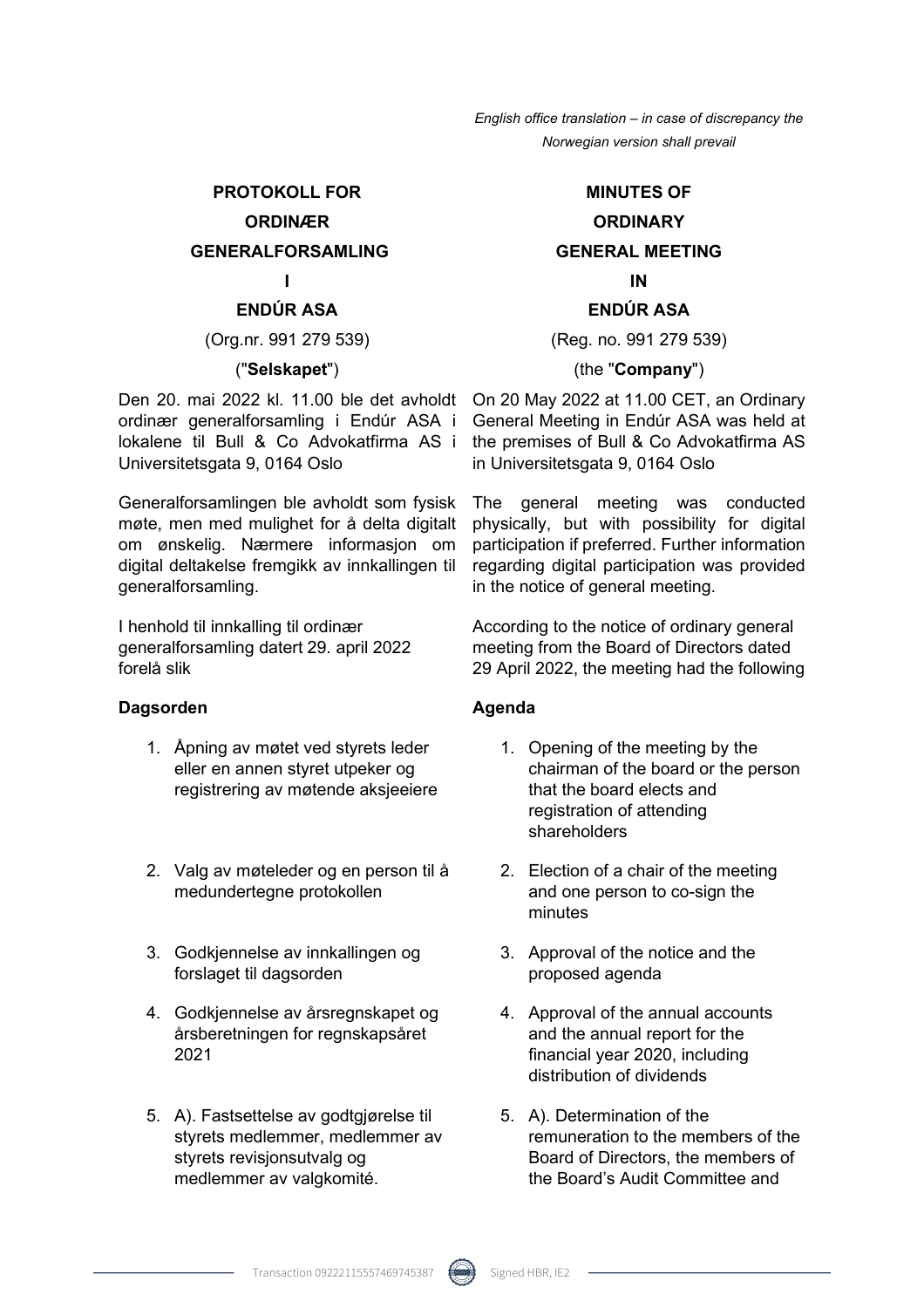B). Godkjennelse av styreleders deltagelse i opsjonsprogram

- 6. Godkjennelse av revisors godtgjørelse
- 7. Behandling av styrets oppdaterte retningslinjer om fastsettelse av lønn og annen godtgjørelse til ledende ansatte etter allmennaksjeloven § 6- 16a
- 8. Rådgivende behandling av styrets rapport om lønn og annen godtgjørelse til ledende personer etter allmennaksjeloven § 6-16b
- 9. Redegjørelse for foretaksstyring etter regnskapsloven § 3-3b
- 
- 
- 12. Styrefullmakt til erverv av Selskapets egne aksjer
- 
- 14. Endring av Selskapets forretningsadresse

the members of Nomination **Committee** 

B). Approval of the chairman's participation in the option program

- 6. Approval of the auditor's fee
- 7. Consideration of the Board of Directors' guidelines regarding the determination of salaries and other remuneration to the management pursuant to Section 6-16a of the Public Limited Companies Act
- 8. Advisory consideration of the Board of Directors' report for guidelines regarding the determination of salaries and other remuneration to leading persons pursuant to Section 6-16b of the Public Limited Companies Act
- 9. Statement regarding corporate governance pursuant to the Accounting Act section 3-3b
- 10. Valg av styremedlemmer 10. Election of board members
- 11. Styrefullmakt til kapitalforhøyelse 11. Board authorisation to increase the share capital
	- 12. Board authorisation to acquire the Company's own shares
- 13. Aksjespleis 13. Share consolidation
	- 14. Changes to the Company's business office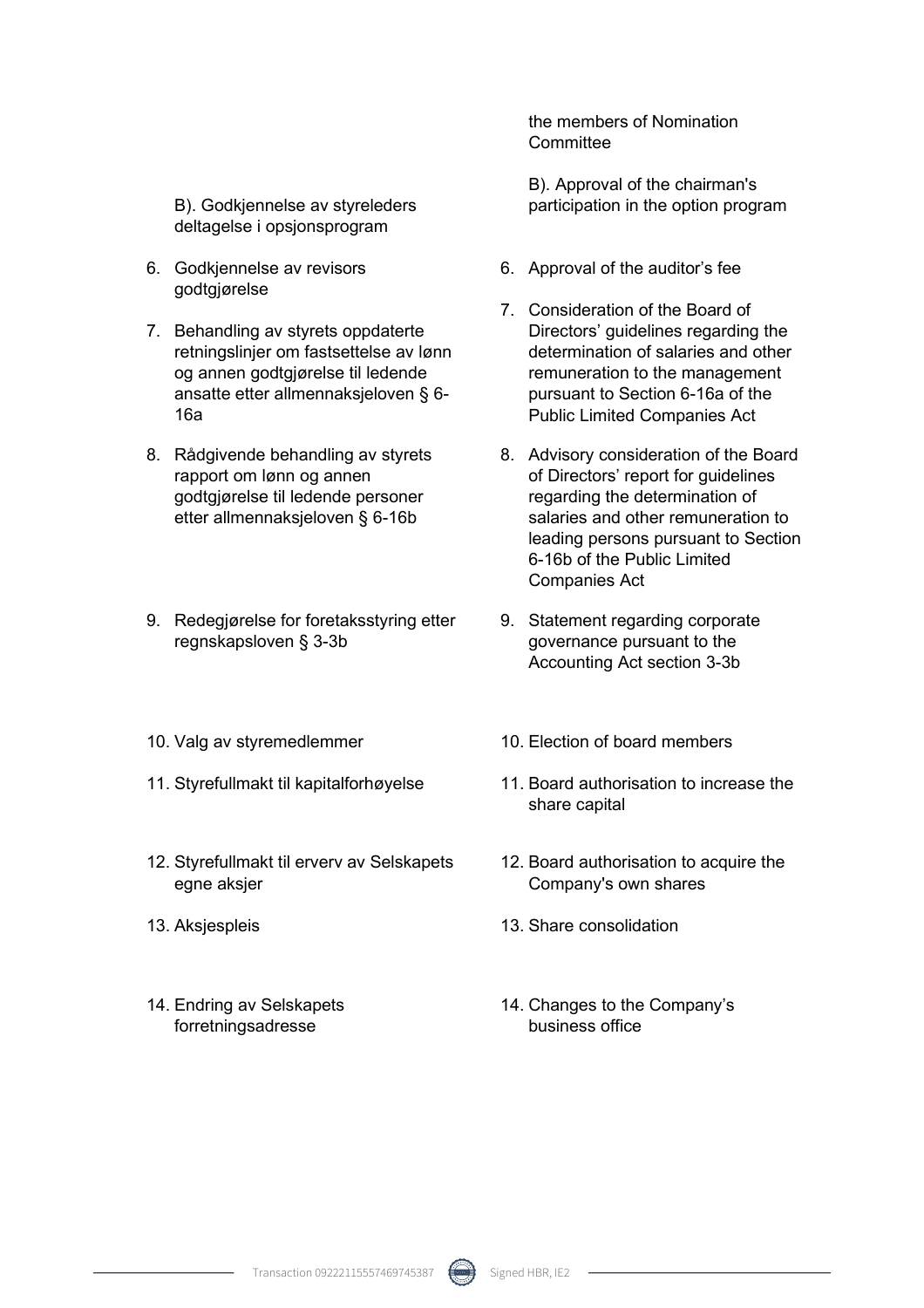**1 ÅPNING AV MØTET OG REGISTRERING AV MØTENDE AKSJEEIERE** 

Generalforsamlingen ble åpnet av styremedlem Hedvig Bugge Reiersen, som var utpekt av styret til å åpne møtet.

Reiersen registrerte møtende aksjeeiere. Til sammen var 564 292 349 aksjer av i alt 1 372 643 406 aksjer representert på generalforsamlingen, enten ved aksjeeierens personlige deltakelse eller ved fullmektig. Dermed var 41,1 % av selskapets aksjekapital representert. Fortegnelsen over deltakende aksjeeiere følger vedlagt protokollen.

#### **2 VALG AV MØTELEDER OG EN PERSON TIL Å MEDUNDERTEGNE PROTOKOLLEN**

Styremedlem Hedvig Bugge Reiersen ble The board member Hedvig Bugge Reiersen valgt til møteleder.

Ingegjerd Eidsvik ble valgt til medundertegne protokollen.

#### **Beslutningene ble fattet med 564 221 249 stemmer for. 71 100 avstod fra å stemme.**

### **3 GODKJENNELSE AV INNKALLING OG DAGSORDEN**

Innkallingen ble tilsendt samtlige aksjeeiere (med kjent adresse) pr. 29. april 2022. Innkalling ble samme dag distribuert via Oslo Børs, og lagt ut på selskapets hjemmeside.

#### **1 OPENING OF THE MEETING AND REGISTRATION OF ATTENDING SHAREHOLDERS**

The general meeting was opened by the board member Hedvig Bugge Reiersen, who was elected by the board to open the meeting.

Reiersen registered the shareholders present. In total 564 292 349 shares of in total 1,372,643,406 issued shares were present either by the shareholders personally or by proxy. Consequently 41,1 % of the company's share capital at the date of the general meeting were represented. The register of participating shareholders is attached to these minutes.

#### **2 ELECTION OF A CHAIR OF THE MEETING AND ONE PERSON TO CO-SIGN THE MINUTES**

was elected to chair the Meeting.

a Ingegjerd Eidsvik was elected to co-sign the minutes.

**The resolutions were passed with 564 221 249 votes in favour. 71 100 abstained from voting.** 

#### **3 APPROVAL OF THE NOTICE AND THE AGENDA**

The Notice of the General Meeting was sent to all shareholders (with known address) on 29 April 2022. The Notice was distributed via Oslo Stock Exchange as well as published on the company's webpage on the same day.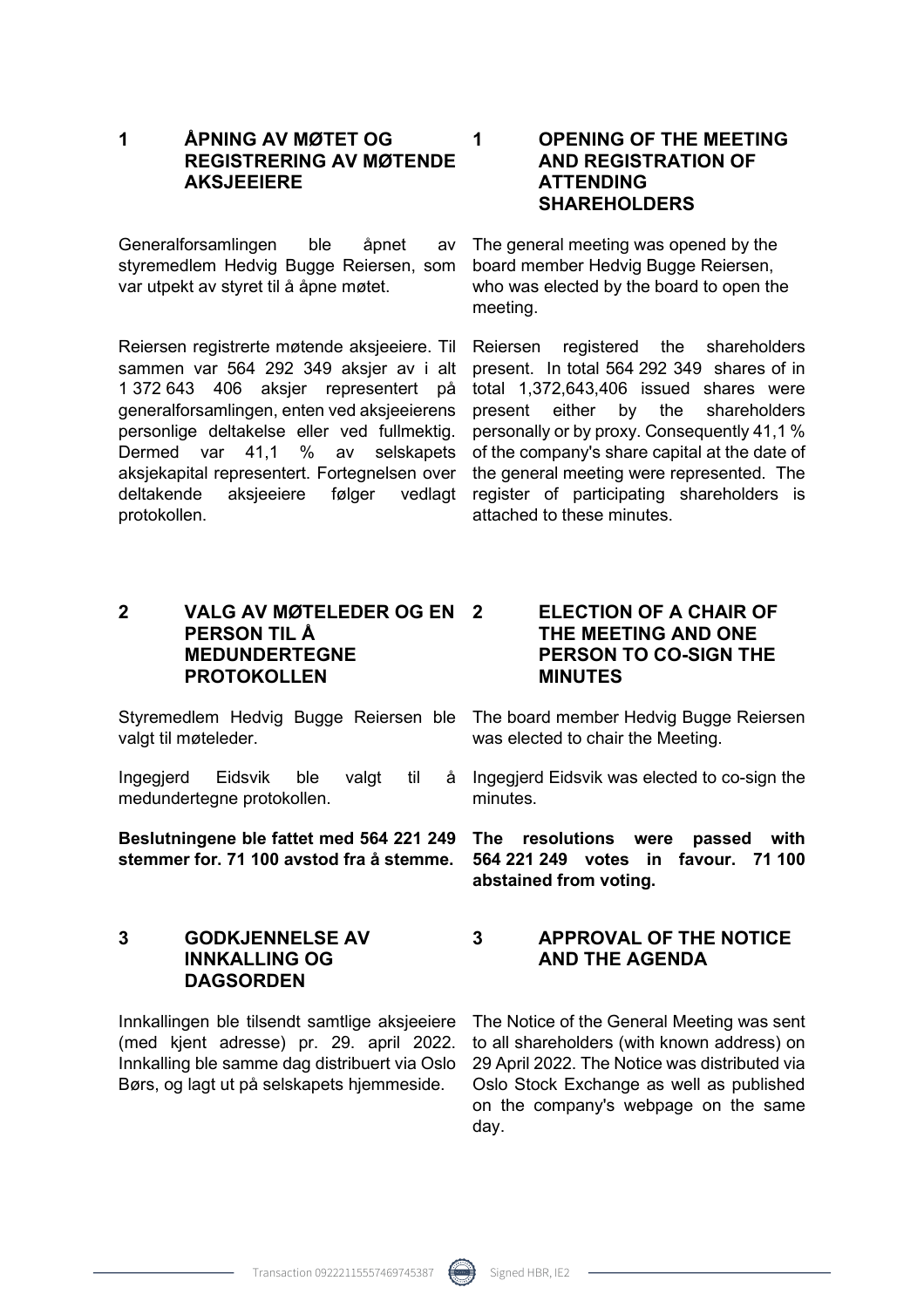Det var ingen innvendinger til innkallingen There were no objections to the notice nor eller forslaget til dagsorden.

**Beslutningen ble fattet med 564 221 249 stemmer for. 71 100 avstod fra å stemme.** 

**4 GODKJENNELSE AV ÅRSREGNSKAPET OG ÅRSBERETNINGEN FOR REGNSKAPSÅRET 2021** 

Det ble vist til årsrapporten for 2021, med årsregnskapet, styrets årsberetning og revisjonsberetningen, som er tilgjengelig på Endúr ASAs hjemmeside:

https://endur.no/investor-relations/financialreports/#post-content.

Møteleder redegjorde for årsregnskapet The chair of the meeting presented the 2021.

Styret hadde foreslått at det ikke utbetales utbytte for regnskapsåret 2021.

*Generalforsamlingen godkjenner årsregnskapet og årsberetningen for Endúr ASA for regnskapsåret 2021. Det utbetales ikke utbytte for regnskapsåret 2021.*

**Beslutningen ble fattet med 564 218 042 stemmer for, og 2 007 stemmer mot. 72 300 avstod fra å stemme.** 

the proposed agenda.

**The resolution was passed with 564 221 249 votes in favour. 71 100 abstained from voting.**

#### **4 APPROVAL OF THE ANNUAL ACCOUNTS AND THE ANNUAL REPORT FOR THE FINANCIAL YEAR 2021**

Reference was made to the 2021 Annual Report, including the annual accounts, the board of directors' report and the auditor's statement, which is available at the company's website:

https://endur.no/investor-relations/financialreports/#post-content.

annual accounts for 2021.

The board of directors had proposed that no dividends are distributed for the 2021 financial year.

#### **Generalforsamlingen vedtok: The General Meeting resolved:**

*The General Meeting approves the annual accounts and the Board of Directors' annual report for Endúr ASA for the financial year 2021. No dividend will be paid for the financial year 2021.*

**The resolution was passed with 564 218 042 votes in favour, and 2 007 votes against. 72 300 abstained from voting.**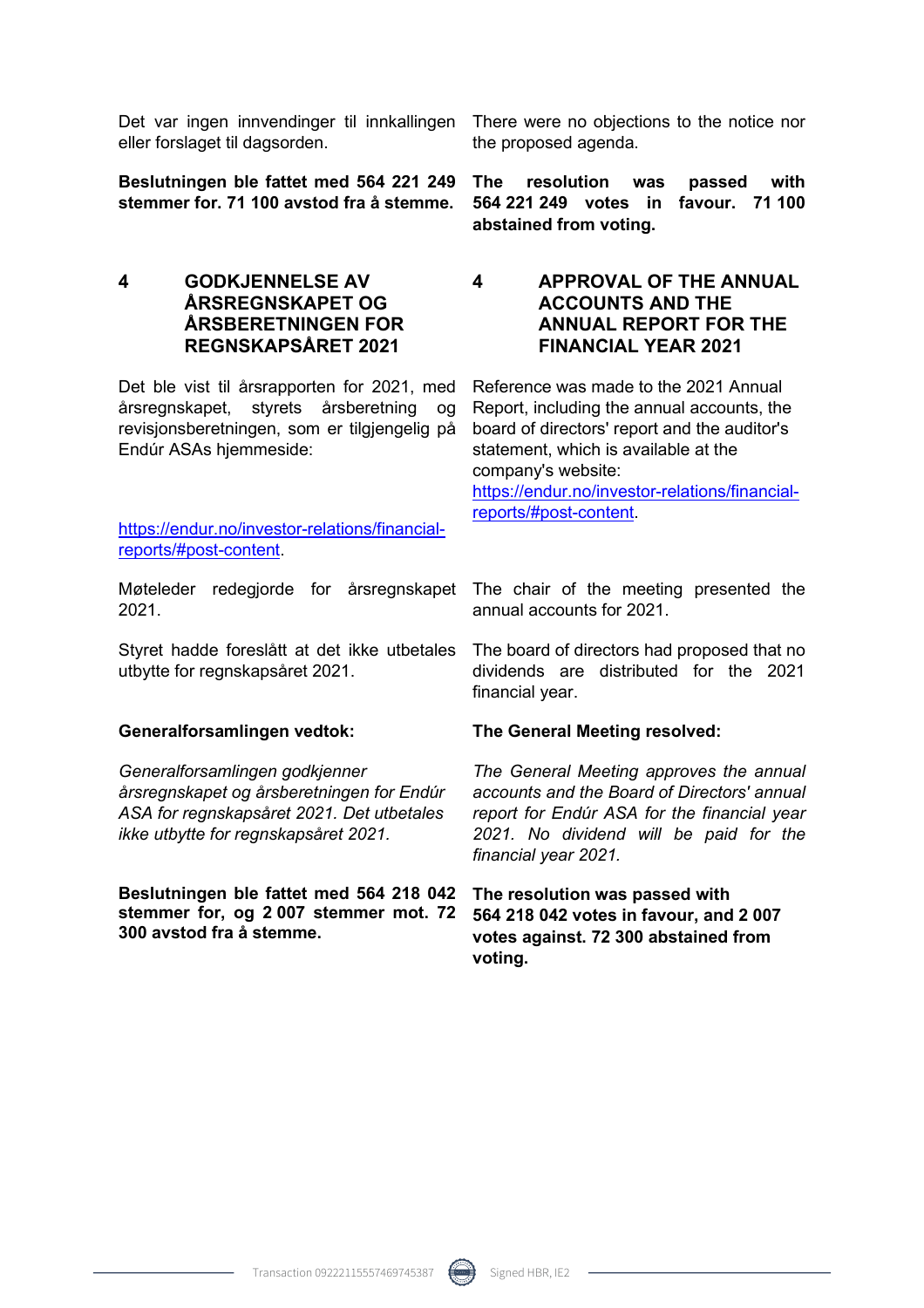**5 A). FASTSETTELSE AV GODTGJØRELSE TIL STYRETS MEDLEMMER, MEDLEMMER AV STYRETS REVISJONSUTVALG OG MEDLEMMER AV VALGKOMITÉ.** 

### **B). GODKJENNELSE AV STYRELEDERS DELTAGELSE I OPSJONSPROGRAM**

A. Et forslag fra valgkomitéen ble publisert torsdag 12. mai 2022 på Selskapets hjemmeside og i en egen børsmelding.

**5 A). DETERMINATION OF THE REMUNERATION TO THE MEMBERS OF THE BOARD OF DIRECTORS, THE MEMBERS OF THE BOARD'S AUDIT COMMITTEE AND THE MEMBERS OF NOMINATION COMMITTEE** 

#### **B). APPROVAL OF THE CHAIRMAN'S PARTICIPATION IN THE OPTION PROGRAM**

A. The recommendation from the Nomination Committee was made available on Thursday 12 May 2022 on the Company's homepage and in a separate stock exchange announcement.

Møteleder redegjorde for forslaget.

**Beslutningen ble fattet med 564 177 522 stemme for, og 74 327 stemmer mot. 40 500 avstod fra å stemme.** 

The chair of the meeting presented the recommendation.

**The resolution was passed with 564 177 522 votes in favour, and 74 327 votes against. 40 500 abstained from voting.**

B. Møteleder redegjorde for styreleders deltakelse i Endúr ASA med datterselskapers opsjonsprogram, med 500 000 opsjoner.

#### **Generalforsamlingen vedtok:**

*Generalforsamlingen godkjenner styreleders deltakelse i Endúr ASA med datterselskapers opsjonsprogram, med 500 000 opsjoner.*

**Beslutningen ble fattet med 564 171 822 stemmer for, og 119 327 stemmer mot. 1 200 avstod fra å stemme.** 

B. The chair of the meeting presented the Chairman of the Board of Directors' participation in Endúr ASA with subsidiaries option program, with 500,000 options.

#### **The General Meeting resolved:**

*The general meeting approves the Chairman of the Board of Directors' participation in Endúr ASA with subsidiaries option program, with 500,000 options.*

**The resolution was passed with 564 171 822 votes in favour and 119 327 against. 1 200 abstained from voting.**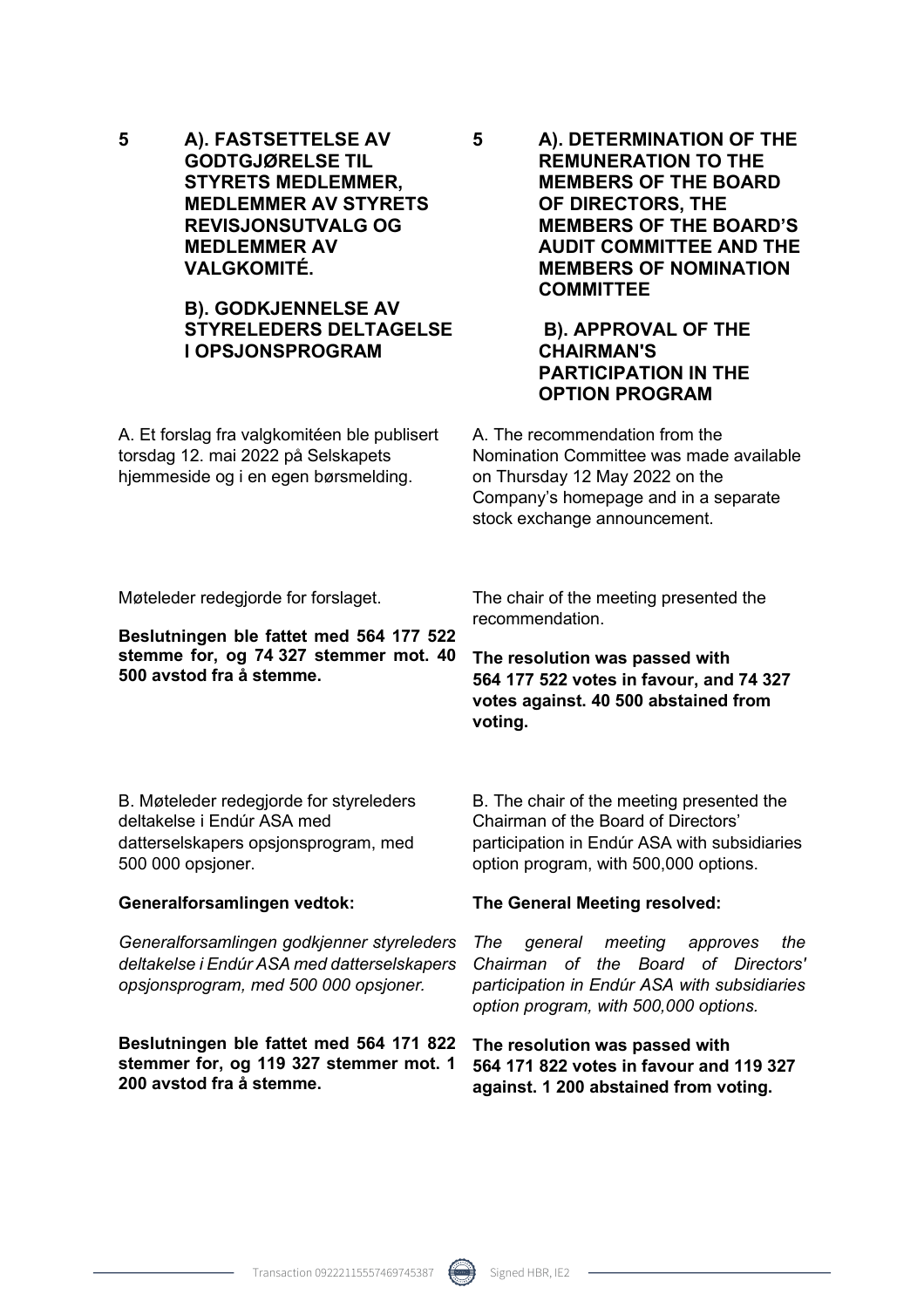### **6 GODKJENNELSE AV REVISORS GODTGJØRELSE**

Styret har foreslått at godtgjørelsen til revisor for revisjonen av årsregnskapet for 2021 godkjennes etter regning fra revisor, NOK 1 376 000 eks. mva for 2021. Møteleder orienterte om at beløpet er noe høyere enn det som opprinnelig fulgte av innkallingen.

*Generalforsamlingen godkjenner godtgjørelse til revisor for lovpålagt revisjon i forbindelse med årsregnskapet for 2021 etter regning.*

**Beslutningen ble fattet med 564 216 822 stemmer for, og 3 227 stemmer mot. 72 300 avstod fra å stemme.** 

**7 BEHANDLING AV STYRETS RETNINGSLINJER OM FASTSETTELSE AV LØNN OG ANNEN GODTGJØRELSE TIL LEDENDE ANSATTE ETTER ALLMENNAKSJELOVEN § 6- 16A** 

I samsvar med allmennaksjeloven § 6-16a har styret oppdatert til retningslinjene om fastsettelse av godtgjørelse til ledende personer, herunder styremedlemmer. Forslaget til retningslinjer er tilgjengelig på https://endur.no/investor-relations/shareinformation/?lang=no.

*Generalforsamlingen godkjenner styrets retningslinjer om fastsettelse av lønn og annen godtgjørelse til ledende personer i henhold til allmennaksjeloven § 6-16a.*

#### **6 APPROVAL OF THE AUDITOR'S FEE**

The board of directors has proposed that the remuneration to the company's auditor according to accrued expenses of NOK 1,376,000 ex. VAT for 2021, is approved. The chair of the meeting informed that the fee is a bit higher than stated in the Notice of ordinary general meeting.

#### **Generalforsamlingen vedtok: The General Meeting resolved:**

*The General Meeting approves the remuneration to the auditor for statutory audit in relation to the annual accounts for 2021 according to accrued expenses.*

**The resolution was passed with 564 216 822 votes in favour, and 3 227 votes against. 72 300 abstained from voting.**

**7 CONSIDERATION OF THE BOARD OF DIRECTORS' GUIDELINES REGARDING THE DETERMINATION OF SALARIES AND OTHER REMUNERATION TO THE MANAGEMENT PURSUANT TO SECTION 6-16A OF THE PUBLIC LIMITED COMPANIES ACT** 

Pursuant to the Public Limited Companies Act section 6-16a, the Board has updated guidelines on salaries and other remuneration to senior personnel, including board members. The proposed guidelines are available on https://endur.no/investorrelations/share-information/?lang=no.

#### **Generalforsamlingen vedtok: The General Meeting resolved:**

*The general meeting approves the board of directors' guidelines on determination of salaries and other remuneration to senior personnel in accordance with § 6-16a of the Companies Act.*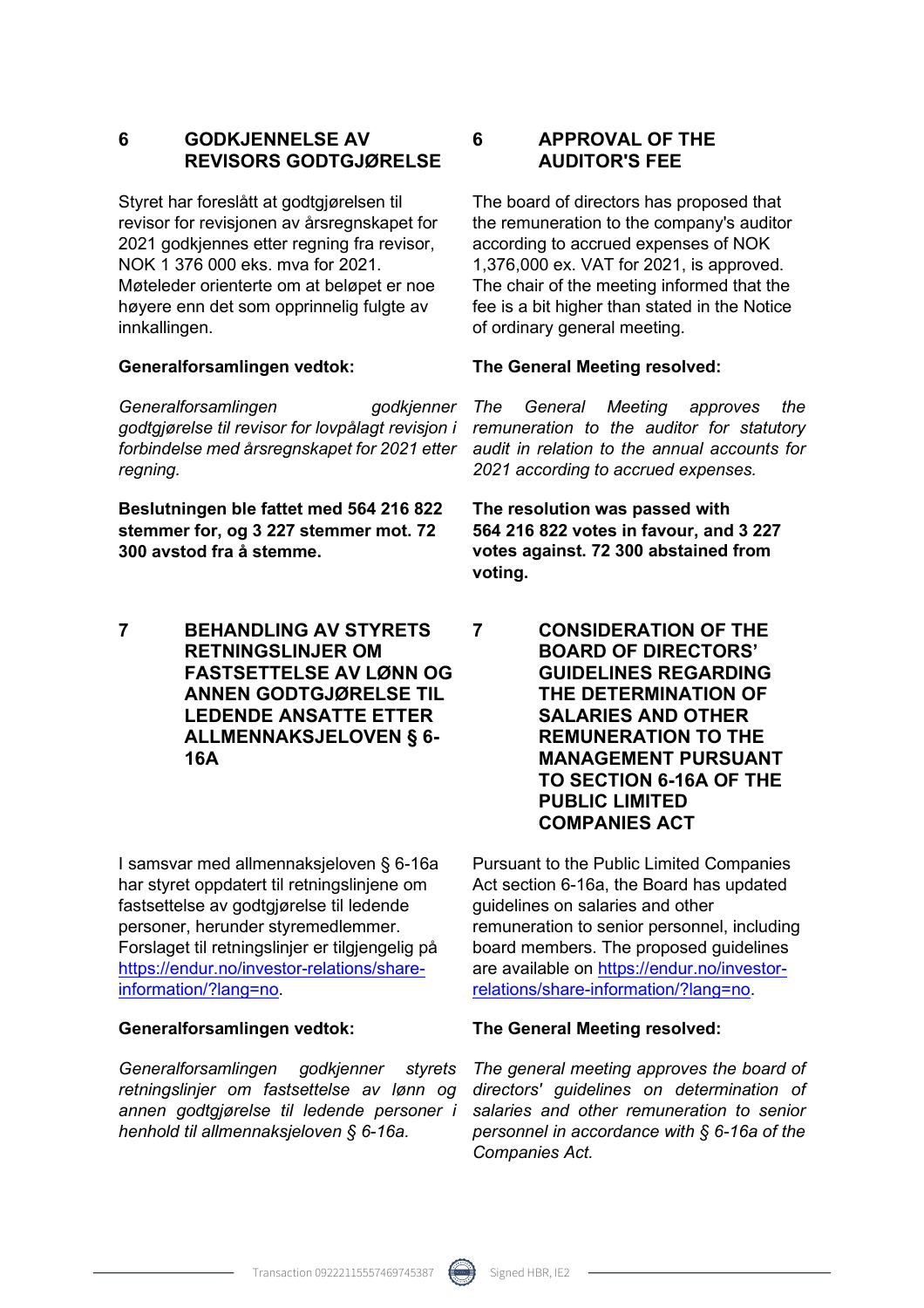**Beslutningen ble fattet med 564 177 522 stemmer for, og 113 627 stemmer mot. 1 200 avstod fra å stemme.** 

**8 RÅDGIVENDE BEHANDLING AV STYRETS RAPPORT OM LØNN OG ANNEN GODTGJØRELSE TIL LEDENDE PERSONER ETTER ALLMENNAKSJELOVEN § 6- 16B** 

**The resolution was passed with 564 177 522 votes in favour, and 113 627 votes against. 1 200 abstained from voting.**

**8 ADVISORY CONSIDERATION OF THE BOARD OF DIRECTORS' REPORT FOR GUIDELINES REGARDING THE DETERMINATION OF SALARIES AND OTHER REMUNERATION TO LEADING PERSONS PURSUANT TO SECTION 6- 16B OF THE PUBLIC LIMITED COMPANIES ACT** 

Møteleder redegjorde for styrets rapport.

Generalforsamlingen avholdt en rådgivende avstemning over rapporten.

The chair of the meeting presented the report.

The general meeting was asked to cast an advisory vote on the report.

*Generalforsamlingen gir sin tilslutning til Endúr ASAs rapport om lønn og annen godtgjørelse for ledende personer for regnskapsåret 2021.* 

**Generalforsamlingen ga sin tilslutning med 564 216 822 stemmer for, og 74 327 stemmer mot. 1 200 avstod fra å stemme.** 

#### **9 REDEGJØRELSE FOR FORETAKSSTYRING ETTER REGNSKAPSLOVEN § 3-3B**

Møteleder viste til at selskapet redegjør for sine prinsipper og praksis vedrørende foretaksstyring i årsberetningen. Redegjørelsen er inntatt i på side 10 i årsrapporten, og er også tilgjengelig på

#### **Generalforsamlingen vedtok: The General Meeting resolved:**

*The Annual General Meeting endorses Endúr ASA's remuneration report for leading persons for the financial year 2021.* 

**The advisory resolution was passed with 564 216 822 votes in favour, and 74 327 votes against. 1 200 abstained from voting.**

**9 STATEMENT REGARDING CORPORATE GOVERNANCE PURSUANT TO THE ACCOUNTING ACT SECTION 3-3B** 

The chair of the meeting referred to that the Company gives an account of its principles and practice regarding corporate governance in the annual report. The statement can be found on page 10 in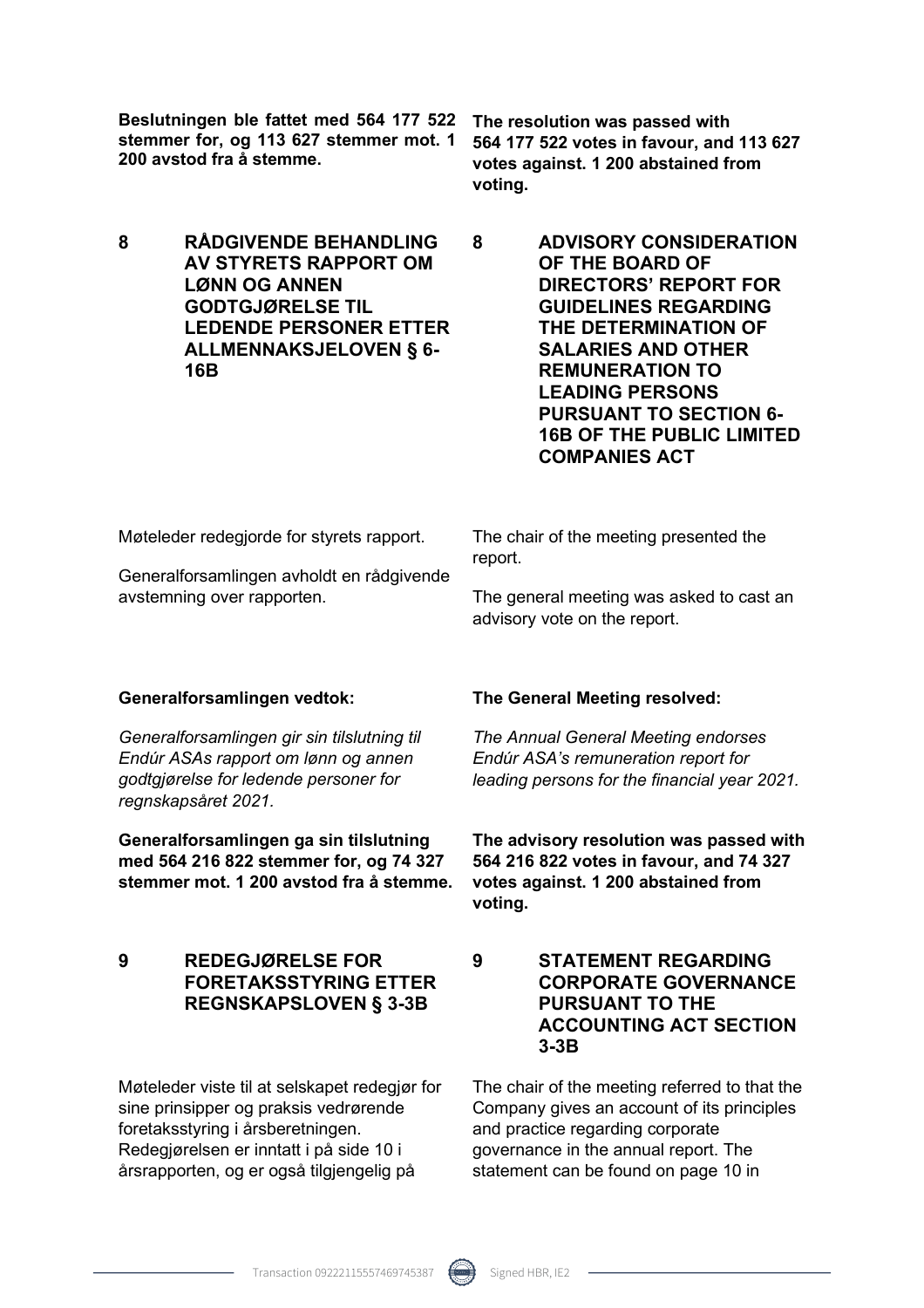#### selskapets hjemmeside:

https://endur.no/investor-relations/corporategovernance/

Endúr ASA følger den norske anbefalingen for eierstyring og selskapsledelse utgitt av Norsk utvalg for eierstyring og selskapsledelse (NUES) tilgjengelig på www.nues.no.

Redegjørelsen ble i samsvar med allmennaksjeloven § 5-6 (4) lagt frem for generalforsamlingen til orientering.

annual report, which is also available on the company's website: https://endur.no/investorrelations/corporate-governance/

Endúr ASA complies with the Norwegian recommendation for corporate governance, published in the Norwegian Code of Practice for Corporate Governance (NUES), available on www.nues.no.

The statement was according to the Section 5-6 (4) of the Company Act submitted to the general meeting for information.

### **10 VALG AV STYREMEDLEMMER**

Selskapets valgkomité avga sin innstilling for styrevalg fredag 13. mai 2022. Det ble foreslått å gjenvelge samtlige aksionærvalgte styremedlemmer, for henholdsvis ett eller to år, for å sikre en naturlig rullering på styremedlemmene.

*Samtlige aksjonærvalgte styremedlemmer i Selskapet gjenvelges for den perioden som er spesifisert under:* 

*Pål Reiulf Olsen, styrets leder (gjenvalgt for to år)* 

*Jörn Ryberg (gjenvalgt for to år)* 

*Hedvig Bugge Reiersen (gjenvalgt for ett år)* 

*Bjørn Finnøy (gjenvalgt for ett år)* 

### **10 ELECTION OF BOARD MEMBERS**

The Company's Nomination Committee recommendation for election of board members was published on Friday 13 May 2022. It was proposed to re-elect all the member of the board elected by the shareholders, for either one or two years in order to secure a natural change of the board.

#### **Generalforsamlingen vedtok: The General Meeting resolved:**

*All the members of the board of directors of the Company elected by the shareholders are re-elected for the period specified below:* 

*Pål Reiulf Olsen, chairman of the board (Re-elected for two years)* 

*Jörn Ryberg (re-elected for two year)* 

*Hedvig Bugge Reiersen (reelected for one year)* 

*Bjørn Finnøy (re-elected for one year)*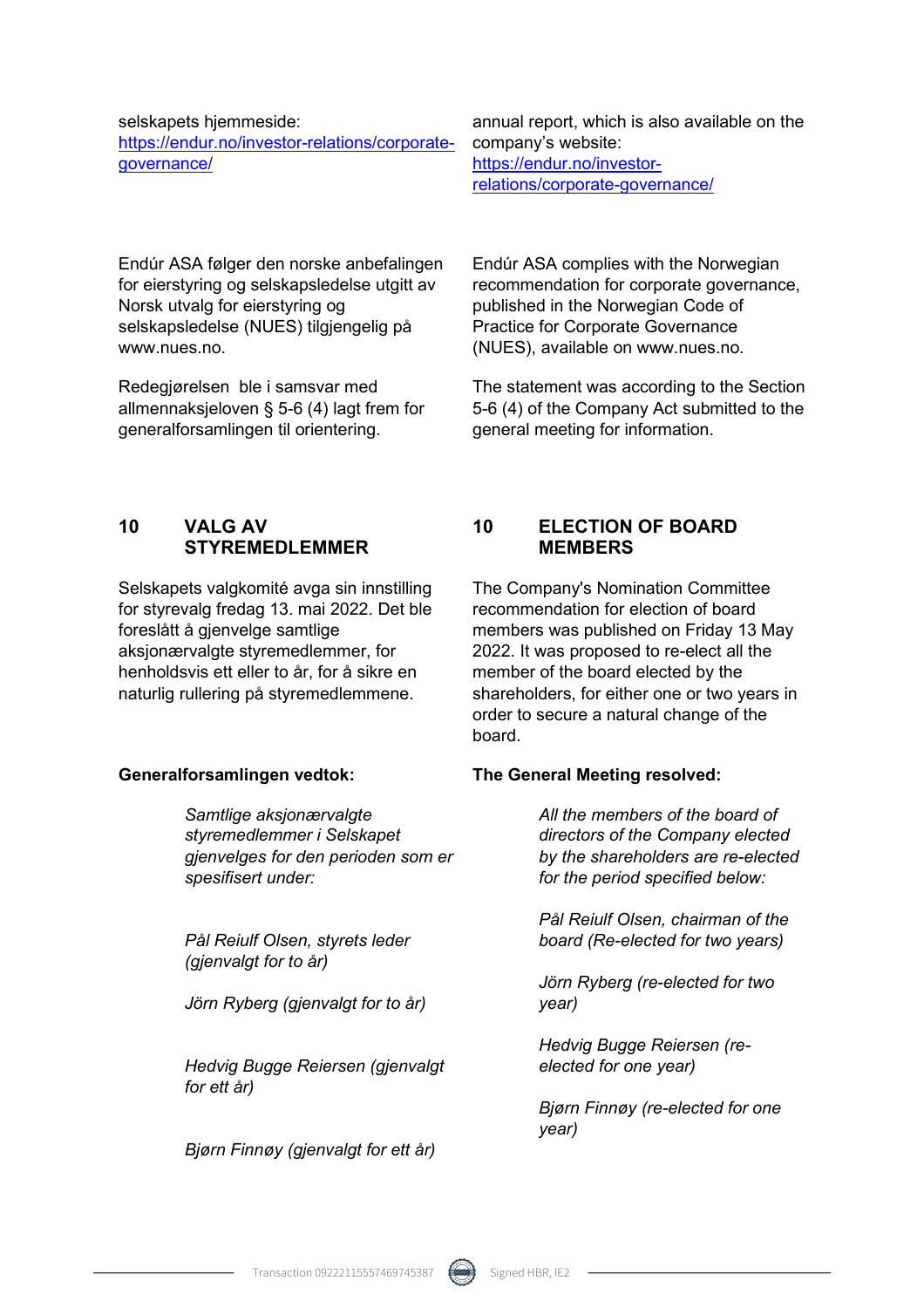*Kristine Landmark (gjenvalgt for to år)* 

**Beslutningen ble fattet med 564 179 942 stemmer for, og 41 307 stemmer mot. 71 100 avstod fra å stemme.** 

### **11 STYREFULLMAKT TIL KAPITALFORHØYELSE**

Styret foreslo i innkallingen generalforsamlingen vedtar en styrefullmakt general meeting resolves to issue a board til å forhøye aksjekapitalen med inntil NOK 1 300 000.

Det ble foreslått at fullmakten kunne benyttes med det formål å gi styret anledning til å styrke Selskapets egenkapital ved behov.

- *1. Styret gis fullmakt til å forhøye Selskapets aksjekapital med inntil NOK 1 300 000. Fullmakten kan benyttes flere ganger, og etter styrets skjønn.*
- *2. Tegningskurs og øvrige vilkår fastsettes av styret.*
- *3. Fullmakten gjelder frem til 31. mai 2023*
- *4. Fullmakten erstatter fullmakten som ble gitt av generalforsamlingen 13. oktober 2021.*
- *5. Aksjeeiernes fortrinnsrett til å tegne aksjer i henhold til allmennaksjeloven § 10-4 kan fravikes, jf. § 10-2.*

*Kristine Landmark (re-elected for two years)* 

**The resolution was passed with 564 179 942 votes in favour, and 41 307 votes against. 71 100 abstained from voting.**

### **11 BOARD AUTHORISATION TO INCREASE SHARE CAPITAL**

Møteleder presenterte forslaget. The chair of the meeting presented the resolution.

> The board proposed in the notice that the authorisation to increase the share capital by up to NOK 1,300,000.

It was proposed that the authorisation may be used in order for the Board of Directors to increase the share capital if needed.

#### **Generalforsamlingen vedtok: The General Meeting resolved:**

- *1. The Board of Directors is authorised to increase the Company's share capital by up to NOK 1 300 000. The authorisation may be used on more than one occasion at the board's discretion*
- *2. The subscription price per share and other terms will be determined by the Board.*
- *3. The authorisation is valid until 31 May 2023.*
- *4. The authorisation replaces the board authorisations granted by the general meeting on 13 October 2021.*
- *5. The shareholders' preferential rights to subscribe for shares pursuant to section 10-4 of the NPLCA may be set aside, cf. section 10-2.*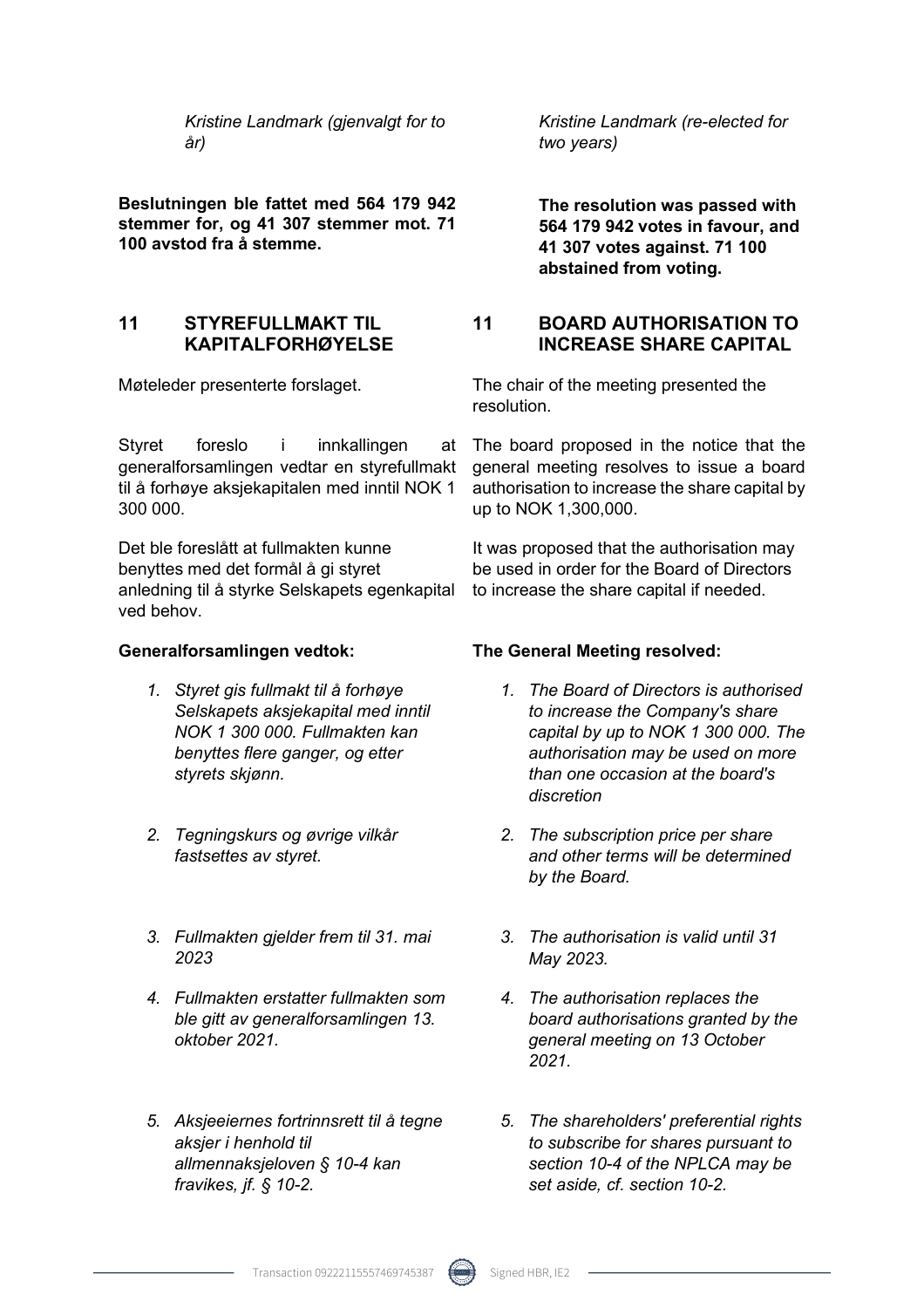- *6. Fullmakten omfatter også kapitalforhøyelse mot innskudd i andre eiendeler enn penger og rett til å pådra Selskapet særlige plikter, jf. allmennaksjeloven § 10-2.*
- *7. Fullmakten omfatter beslutning om fusjon etter allmennaksjeloven § 13- 5.*

**Beslutningen ble fattet med 564 178 742 stemmer for, og 112 407 stemmer mot. 1 200 avstod fra å stemme.** 

### **12 STYREFULLMAKT TIL ERVERV AV SELSKAPETS EGNE AKSJER**

Styret foreslo at generalforsamlingen ga styret fullmakt til å gjennomføre tilbakekjøp av inntil 65 000 000 av Selskapets egne aksjer, med samlet pålydende verdi på inntil NOK 650 000, tilsvarende nesten 5 % av Selskapets aksjekapital.

- *1. 1.Generalforsamlingen gir styret fullmakt til på vegne av Selskapet å erverve inntil 65 000 000 egne aksjer med samlet pålydende på inntil NOK 650 000, tilsvarende nesten 5 % av Selskapets aksjekapital*
- *2. Egne aksjer kan erverves med det formål som etter styrets skjønn er hensiktsmessig.*
- *6. The authorisation also includes share capital increases by contribution in kind and a right to inflict special obligations on the Company, cf. section 10-2 of the NPLCA.*
- *7. The authorisation includes resolutions on mergers pursuant to section 13-5 of the NPLCA*

**The resolution was passed with 564 178 742 votes in favour, and 112 407 votes against. 1 200 abstained from voting.**

### **12 BOARD AUTHORISATION TO ACQUIRE THE COMPANY'S OWN SHARES**

Møteleder presenterte forslaget. The chair of the meeting presented the recommendation.

> The Board of Directors proposed that the general meeting authorised the board to acquire up to 65,000,000 shares in Endúr ASA on behalf of the Company with an aggregated par value of up to NOK 650,000, equivalent to almost 5 % of the Company's share capital.

#### **Generalforsamlingen vedtok: The General Meeting resolved:**

- *1. The general meeting authorises the board to acquire up to 65,000,000 shares in Endúr ASA on behalf of the Company with an aggregated par value of up to NOK 650,000, equivalent to almost 5 % of the Company's share capital.*
- *2. Shares may be acquired for the purpose adequate at the board's discretion.*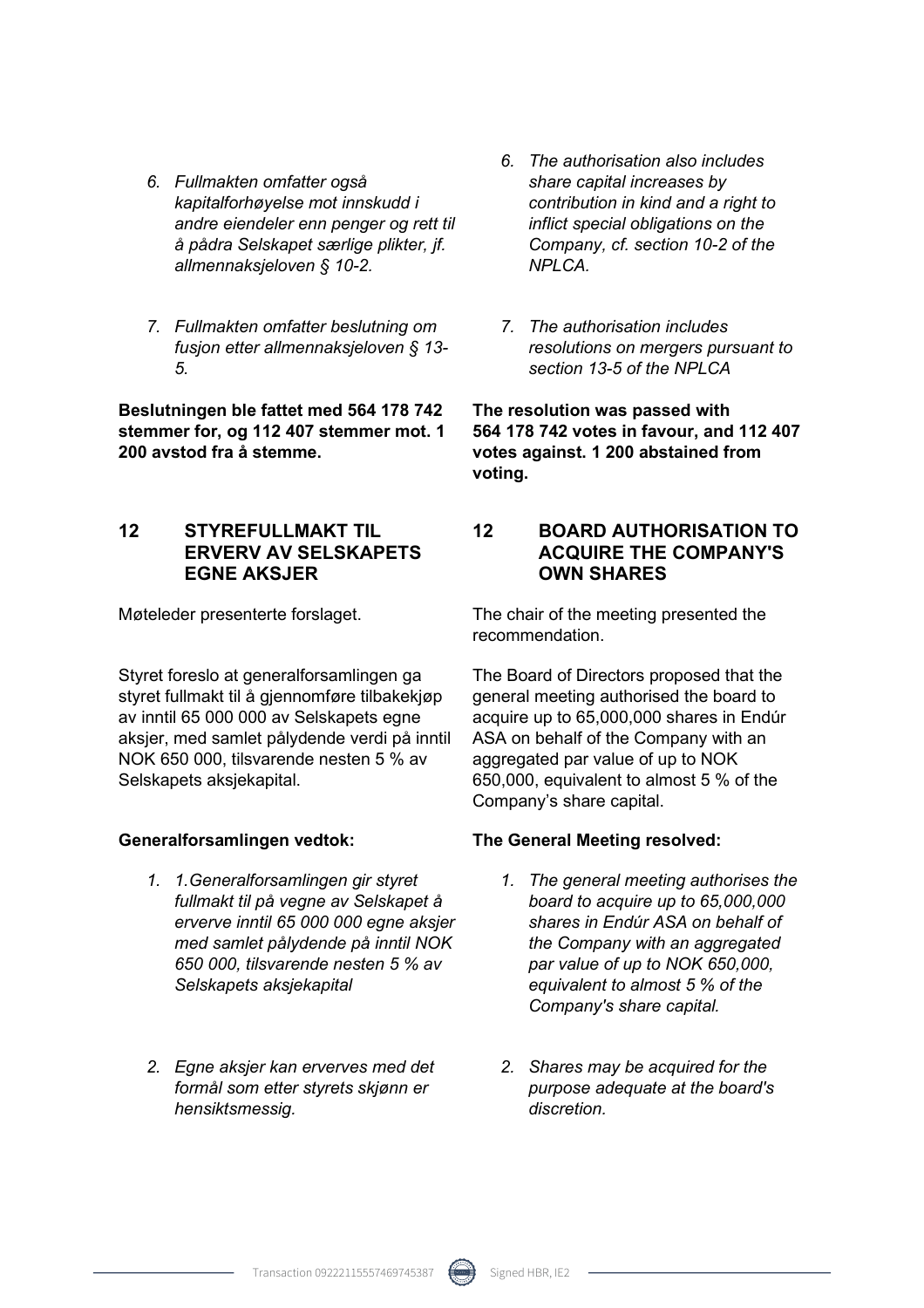- *3. Den laveste og høyeste verdien som aksjer kan erverves til er hhv. NOK 0,010 og NOK 1,00. Ved aksjespleis, jf. agendapunkt 13, skal verdiene justeres tilsvarende.*
- *4. Selskapets erverv av egne aksjer skal foretas på børs eller på annen måte til børskurs og slik at alminnelige prinsipper for likebehandling av aksjeeierne etterleves. Avhendelse skal skje i overensstemmelse med formålene for erverv, jf. punkt 2 over, eller på børs eller på annen måte til børskurs og slik at alminnelige prinsipper for likebehandling av aksjeeierne etterleves.*
- *5. Fullmakten gjelder frem til Selskapets ordinære generalforsamling i 2023, likevel ikke lenger enn til 31. mai 2023.*

**Beslutningen ble fattet med 564 253 042 stemmer for, og 2 007 stemmer mot. 37 300 avstod fra å stemme.** 

Møteleder presenterte forslaget og forklarte at selskapet var pålagt å gjennomføre tiltak ettersom aksjen har hatt en verdi på under NOK 1 i over seks måneder.

Styret foreslo for generalforsamlingen en aksjespleis ved at 50 aksjer slås sammen til 1 aksje. Styret foreslo videre at generalforsamlingen ga styret fullmakt til senere å fastsette nærmere tidspunkt for gjennomføring av spleisen.

- *3. The lowest and highest price to be paid per share is NOK 0.010 and NOK 1,00, respectively. If share consolidation is resolved, ref. agenda item 13, the share price shall be adjusted accordingly.*
- *4. The Company's acquisition of own shares shall be carried out on a stock exchange or otherwise at a trading price and in accordance with generally accepted principles for equal treatment of shareholders. Divestment shall be carried out in accordance with the purposes set out in item 2 above, or on a stock exchange or otherwise at a trading price and in accordance with generally accepted principles for equal treatment of shareholders.*
- *5. This authorisation shall be valid until the annual general meeting in 2023, and shall in all cases expire on 31 May 2023.*

**The resolution was passed with 564 253 042 votes in favour, and 2 007 votes against. 37 300 abstained from voting.**

### **13 AKSJESPLEIS 13 SHARE CONSOLIDATION**

The chair of the meeting presented the recommendation and explained that the Company was instructed to carry out measures due to the share value being below NOK 1 for a period longer than six months.

The Board of Directors proposed for the general meeting a share consolidation where 50 shares are merged to 1 share. It was further proposed that general meeting authorised the Board of Directors to later decide on the timing for implementing the share consolidation.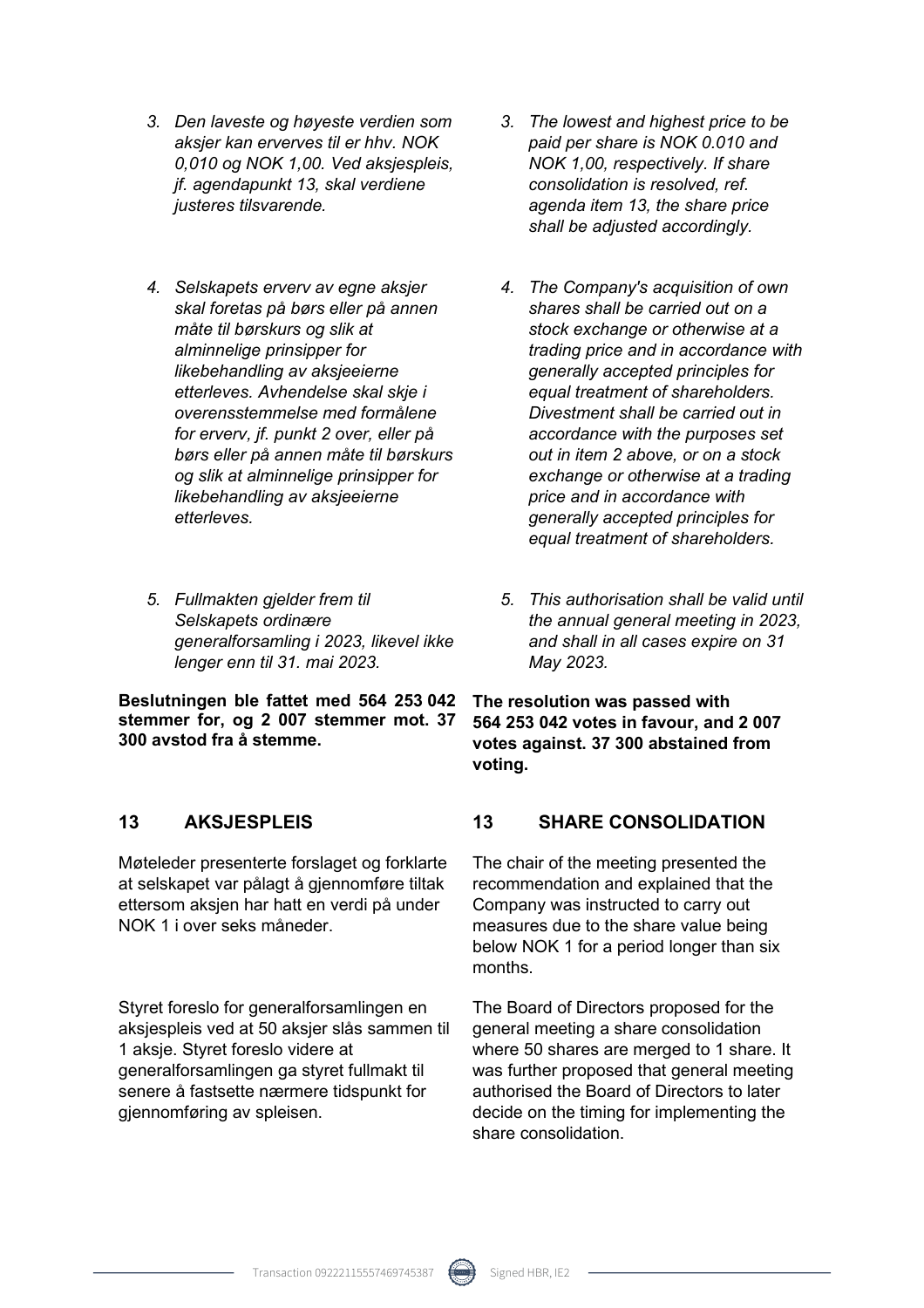*1. Selskapets aksjer spleises i forholdet 50:1, slik at 50 aksjer i Selskapet, hver pålydende NOK 0,01, slås sammen til 1 aksje med pålydende NOK 0,50. Ny pålydende for Selskapets aksjer er følgelig NOK 0,50 per aksje og antallet utstedte aksjer i Selskapet reduseres tilsvarende.* 

#### **Generalforsamlingen vedtok: The General Meeting resolved:**

*1. The Company's shares are consolidated in a ratio of 50:1 so that 50 shares in the Company, each with a nominal value of NOK 0,01, are consolidated to 1 share with a nominal value of NOK 0,50. The new nominal value of the Company's shares is NOK 0,50 per share and the total number of issued shares in the Company is reduced accordingly.* 

*2. Det vil ikke utstedes brøkdelsaksjer. Aksjonærene som innehar et antall aksjer som ikke er delelig med 50 vil i forbindelse med gjennomføringen av aksjespleisen få sin aksjebeholdning avrundet opp til nærmeste hele aksje. Selskapet vil (etter erverv av egne aksjer) avstå et antall aksjer som tilsvarer det overskytende antallet aksjer som følger av opprundingen ved gjennomføringen av aksjespleisen, eller alternativt vil dette blir oppnådd på annet vis.* 

*3. Styret gis fullmakt til å fastsette tidspunktet og den nærmere fremgangsmåten for gjennomføring av aksjespleisen. Dette inkluderer, men er ikke begrenset til å bruke Selskapets styrefullmakt til kapitalforhøyelse for å oppnå en egnet aksjekapital forut for aksjespleisen.* 

*4. Med virkning fra det tidspunktet styret vedtar gjennomføringen av aksjespleisen, endres § 4 i Selskapets vedtekter slik at de reflekterer det nye antall aksjer og pålydende.* 

*2. No fractional shares will be issued. Shareholders who do not hold a number of shares dividable by 50 will in connection with completion of the share consolidation have their shareholding rounded upwards to the nearest whole share. The Company will (after it has acquired its own shares) transfer a number of shares that corresponds to the surplus amount caused by the rounding up in the completion of the share consolidation, or alternatively this will be achieved through other means.* 

*3. The Board of Directors is authorised to determine the date and further process for completion of the share consolidation. This includes, but is not limited to, using the Company's board authorization to achieve an appropriate share capital before the share consolidation.* 

*4. On the date of which the Board of Directors resolves the completion of the share consolidation, Section 4 of the Company's articles of association is changed so as to reflect the share consolidation, including the new number of shares and nominal value of the shares.* 

**Beslutningen ble fattet med 564 141 642 stemmer for, og 149 507 stemmer mot. 1 200 avstod fra å stemme.** 

**The resolution was passed with 564 141 642 votes in favour, and 149 507**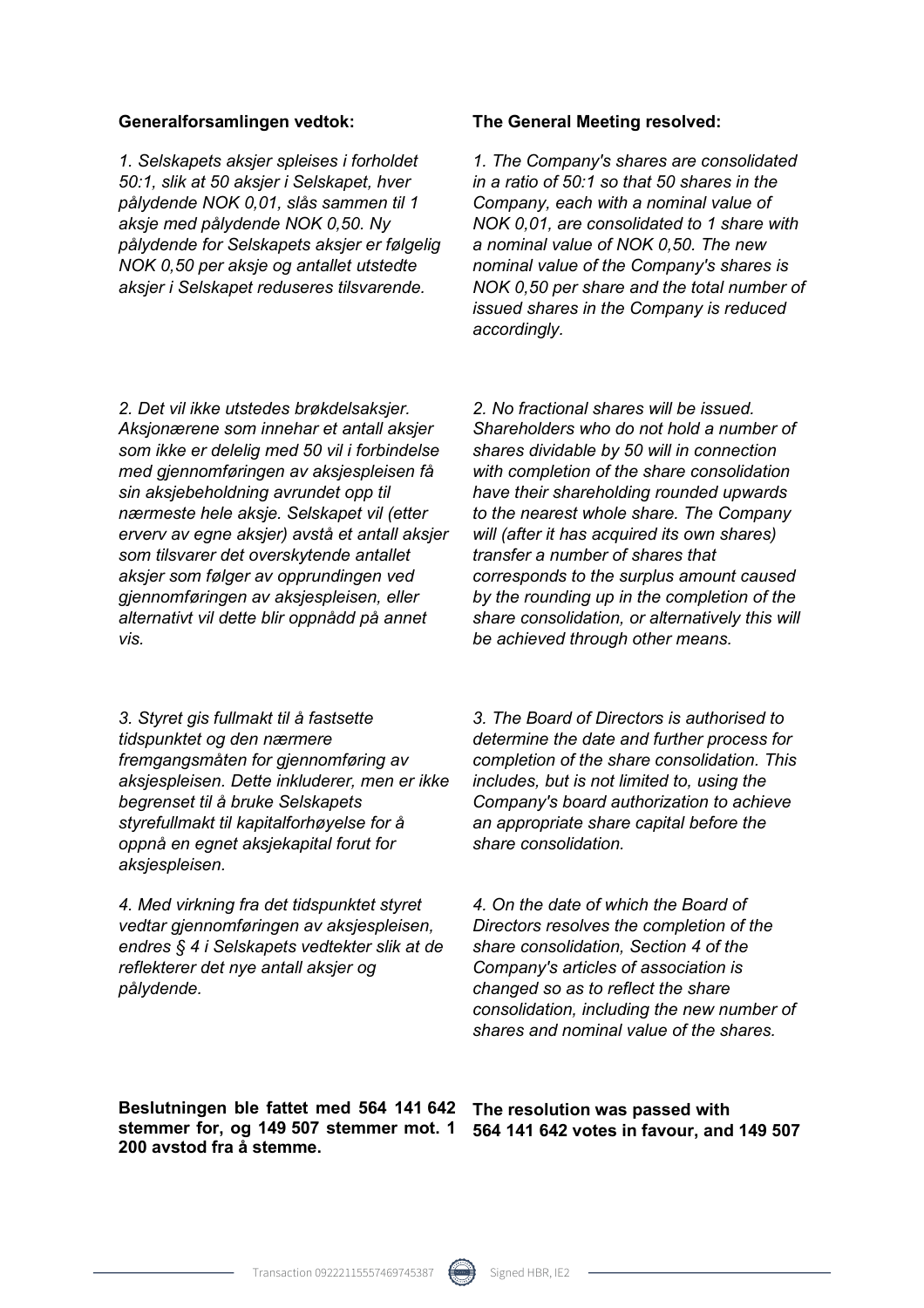**votes against. 1 200 abstained from voting.** 

#### **14 ENDRING AV SELSKAPETS FORRETNINGSADRESSE**

Møteleder presenterte forslaget om å endre selskapets forretningsadresse i vedtektene fra Bergen til Bærum.

*Vedtektenes § 2 endres og gis følgende ordlyd:* 

*"Selskapets forretningskontor er i Bærum kommune."*

**Beslutningen ble fattet med 564 220 049 stemmer for, og 35 000 stemmer mot, 37 300 avstod fra å stemme.** 

#### **14 CHANGES TO THE COMPANY'S BUSINESS OFFICE**

The chair of the meeting presented the proposal to change the Company's business office in the Articles of Association from Bergen to Bærum.

#### **Generalforsamlingen vedtok: The General Meeting resolved:**

*The Articles of Association § 2:* 

*"The company's business office is in Bærum municipality."*

**The resolution was passed with 564 220 049 votes in favour, and 35 000 votes against. 37 300 abstained from voting.** 

**\*\*\*** 

**Det var ingen flere saker på dagsorden. Møtet ble derfor hevet.** 

**There were no further items on the agenda. The meeting was therefore adjourned.** 

**\*\*\*** 

*Signaturside følger / Signature page follows*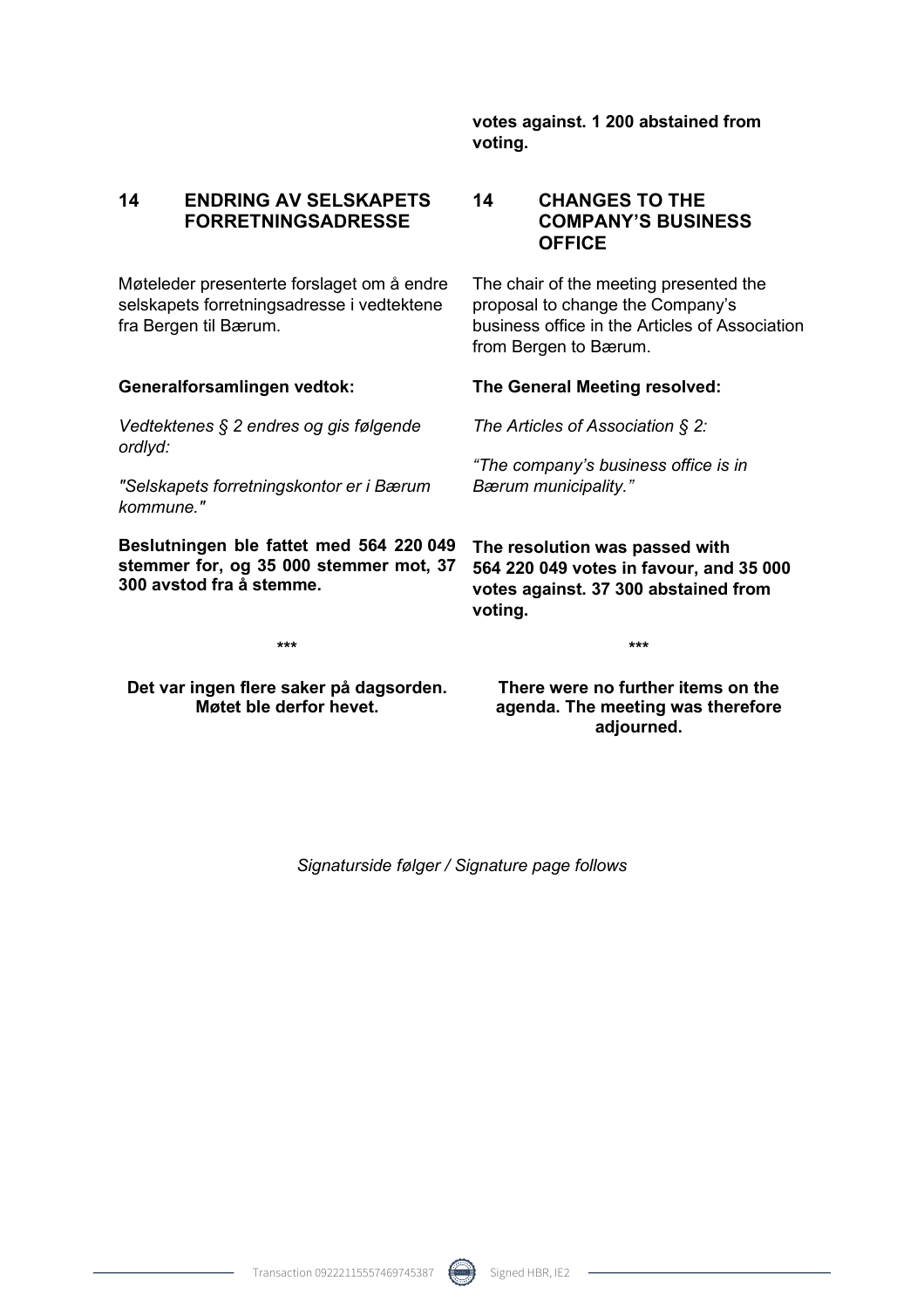Signaturside ordinær generalforsamling Endúr ASA 20. mai 2022 / Signature page Ordinary General Meeting Endúr ASA 20. May 2022

 $\frac{1}{2}$ 

Hedvig Bugge Reiersen Møteleder / chair of the meeting

 $\sim$ 

Ingegjerd Eidsvik Medundertegner / co-signer